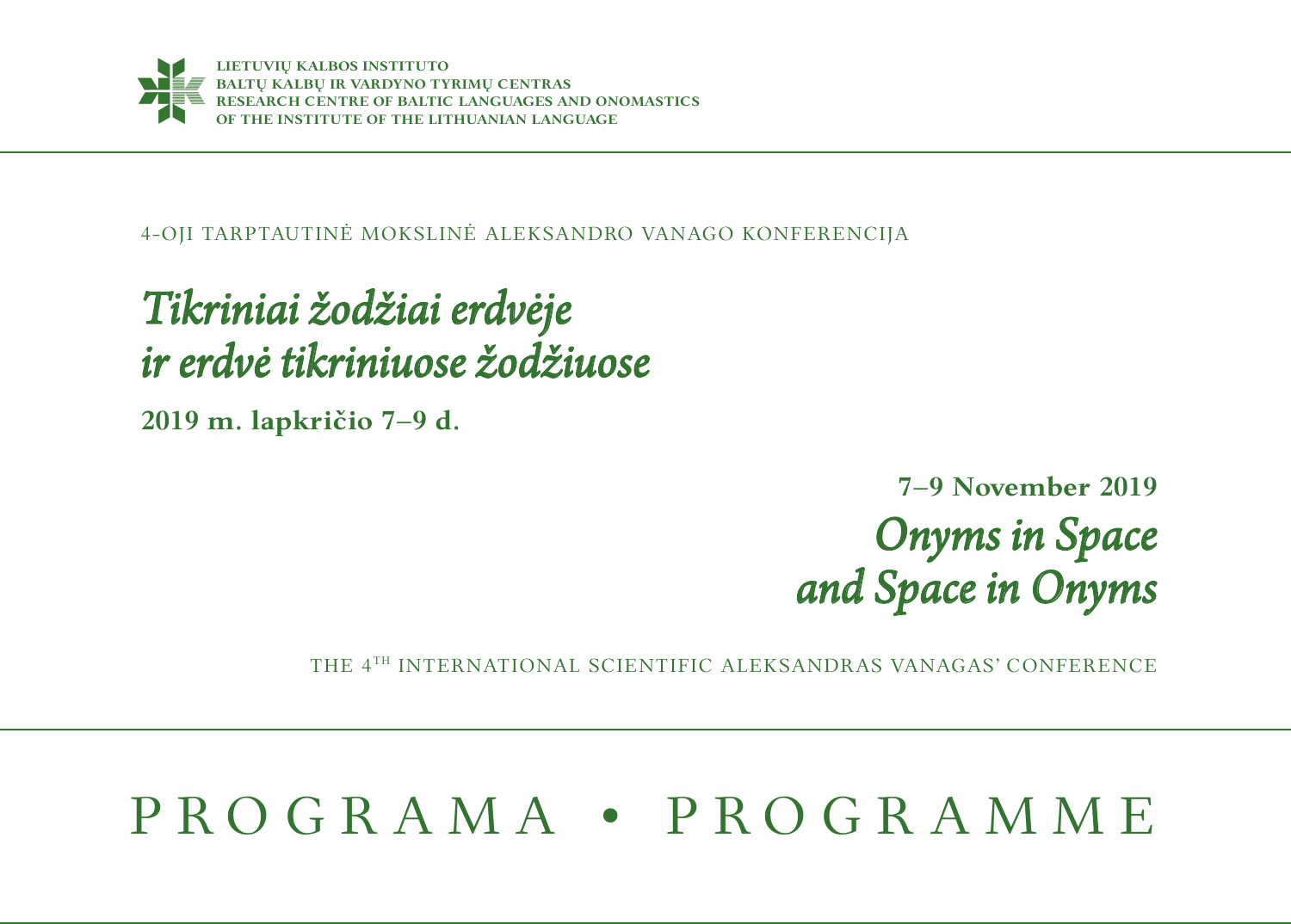#### KVIESTINIAI PRANEŠĖJAI • KEYNOTE SPEAKERS

Asoc. prof. dr. **Laimute Balode** (*Helsinkio universitetas*, *Suomija* / *Latvijos universiteto Latvių kalbos institutas*, *Latvija* • *University of Helsinki*, *Finland / Latvian Language Institute of the University of Latvia*, *Latvia*)

PD habil. dr. **Harald Bichlmeier** (*Saksonijos mokslų akademija Leipcige*, *Vokietija* • *Saxonian Academy of Sciences in Leipzig*, *Germany*) Prof. habil. dr. **Urszula Bijak** (*Lenkijos mokslų akademijos Lenkų kalbos institutas*, *Lenkija* • *Institute of the Polish Language of the Polish Academy of Sciences*, *Poland*)

Akad. prof. dr. **Grasilda Blažienė** (*Lietuvių kalbos institutas*, *Lietuva* • *Institute of the Lithuanian Language*, *Lithuania*)

Prof. dr. **Staffan Nyström** (*Upsalos universitetas*, *Švedija* • *Uppsala University*, *Sweden*)

Dr. **Peeter Päll** (*Estų kalbos institutas*, *Estija* • *Institute of the Estonian Language*, *Estonia*)

PD habil. dr. **Christiane Schiller** (*Berlyno Humboldtų universitetas*, *Vokietija* • *Humboldt University of Berlin*, *Germany*)

Dr. **Valéria Tóth** (*Debreceno universitetas*, *Vengrija* • *University of Debrecen*, *Hungary*)

#### KONFERENCIJOS VIETA • CONFERENCE VENUE



Lietuvių kalbos institutas • Institute of the Lithuanian Language P. Vileišio g. 5, 10308 Vilnius, Lietuva • P. Vileišio St. 5, LT-10308 Vilnius, Lithuania

#### RĖMĖJAI IR PARTNERIAI • SUPPORTERS AND PARTNERS



**C Go Vilnius** 

KONFERENCIJOS LOGOTIPĄ SUKŪRĖ • CONFERENCE LOGO BY Inga Mrazauskaitė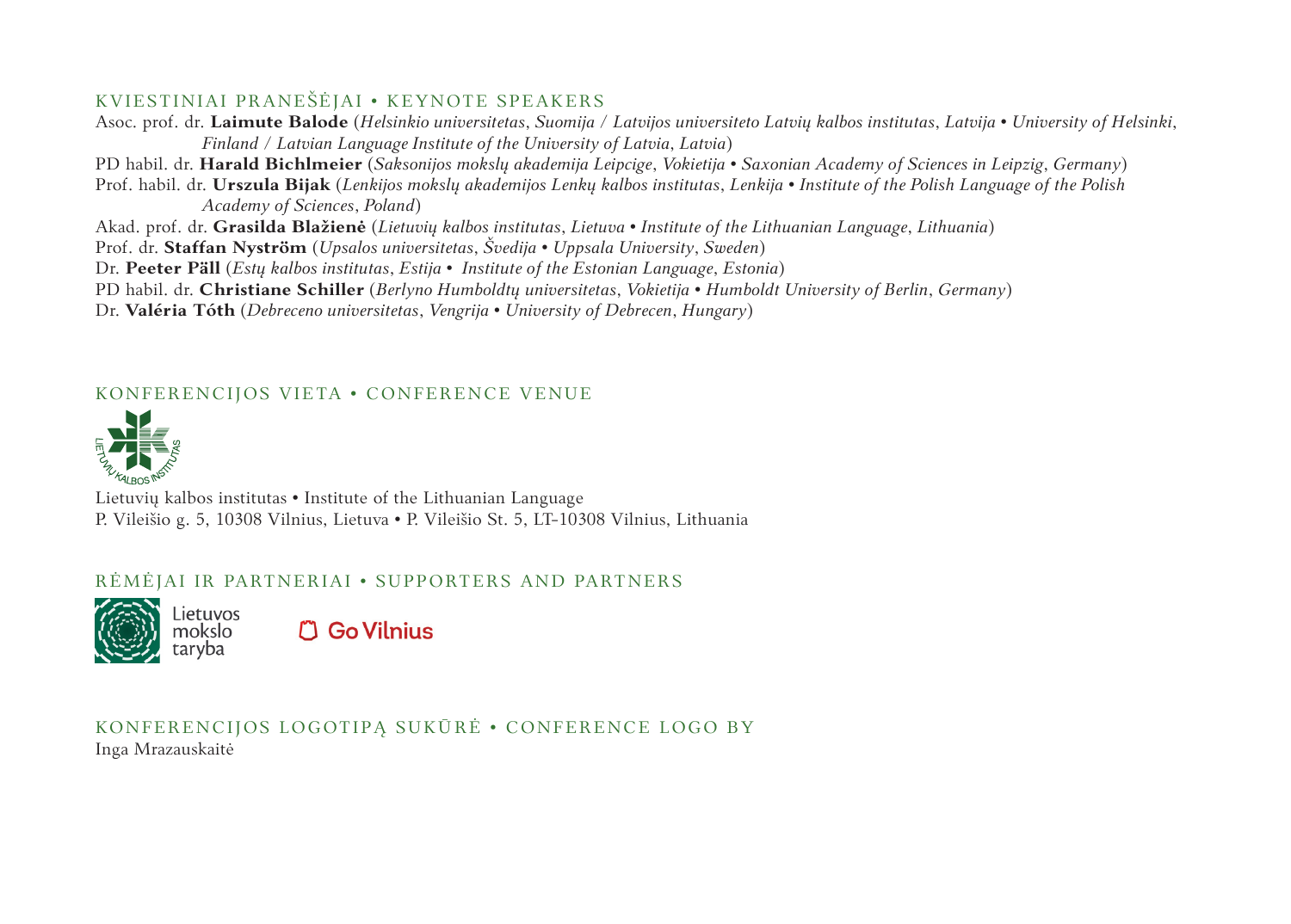### **2019 m. lapkričio 7 d. (KETVIRTADIENIS) • 7th November 2019 (THURSDAY)**

| $8.00 - 9.00$   | Registracija • Registration                                                                                                                                                                                                                                                                                                                                                       |
|-----------------|-----------------------------------------------------------------------------------------------------------------------------------------------------------------------------------------------------------------------------------------------------------------------------------------------------------------------------------------------------------------------------------|
| $9.00 - 9.10$   | Konferencijos atidarymas • Conference opening<br>(Konferenciju salė • Conference hall)                                                                                                                                                                                                                                                                                            |
|                 | Akad. prof. dr. Eugenijus Jovaiša<br>Lietuvos Respublikos Seimo Švietimo ir mokslo komiteto pirmininkas • Full Member of the Lithuanian Academy of Sciences,<br>Chair of the Committee on Education and Science of the Seimas of the Republic of Lithuania<br>Dr. Albina Auksoriūtė<br>Lietuvių kalbos instituto direktorė • Director of the Institute of the Lithuanian Language |
| $9.10 - 12.00$  | I PLENARINIS POSĖDIS · PLENARY SESSION 1<br>(Konferenciju salė • Conference hall)<br>Pirmininkauja • Chaired by<br>Grasilda Blažienė, Staffan Nyström                                                                                                                                                                                                                             |
| $9.10 - 9.40$   | <b>Harald Bichlmeier</b><br>(Saxonian Academy of Sciences in Leipzig, Germany)<br>The Morphology of Lithuanian Toponyms – Differences and Parallels of Different Types of Names                                                                                                                                                                                                   |
| $9.40 - 10.10$  | Urszula Bijak<br>(Institute of the Polish Language of the Polish Academy of Sciences, Poland)<br>Space and Landscape in Toponymy                                                                                                                                                                                                                                                  |
| $10.10 - 10.40$ | Grasilda Blažienė<br>(Institute of the Lithuanian Language, Lithuania)<br>Baltic Onyms in Time and Space                                                                                                                                                                                                                                                                          |
| $10.40 - 11.00$ | KAVOS PERTRAUKA • COFFEE BREAK                                                                                                                                                                                                                                                                                                                                                    |
| $11.00 - 11.30$ | Staffan Nyström<br>(Uppsala University, Sweden)<br>Saltsjögvarn, 79 & Park and Midtown. Names and Name Trends in the Growing Stockholm                                                                                                                                                                                                                                            |
| $11.30 - 12.00$ | DISKUSIJOS · DISCUSSIONS                                                                                                                                                                                                                                                                                                                                                          |
| $12.00 - 13.30$ | PIETUS • LUNCH<br>(Užsiregistravę dalyviai pietų kviečiami į restoraną "Bacchus", Antakalnio g. 4A, Vilnius •<br>Lunch for registered participants will be served at the restaurant "Bacchus", Antakalnio St. 4A, Vilnius)                                                                                                                                                        |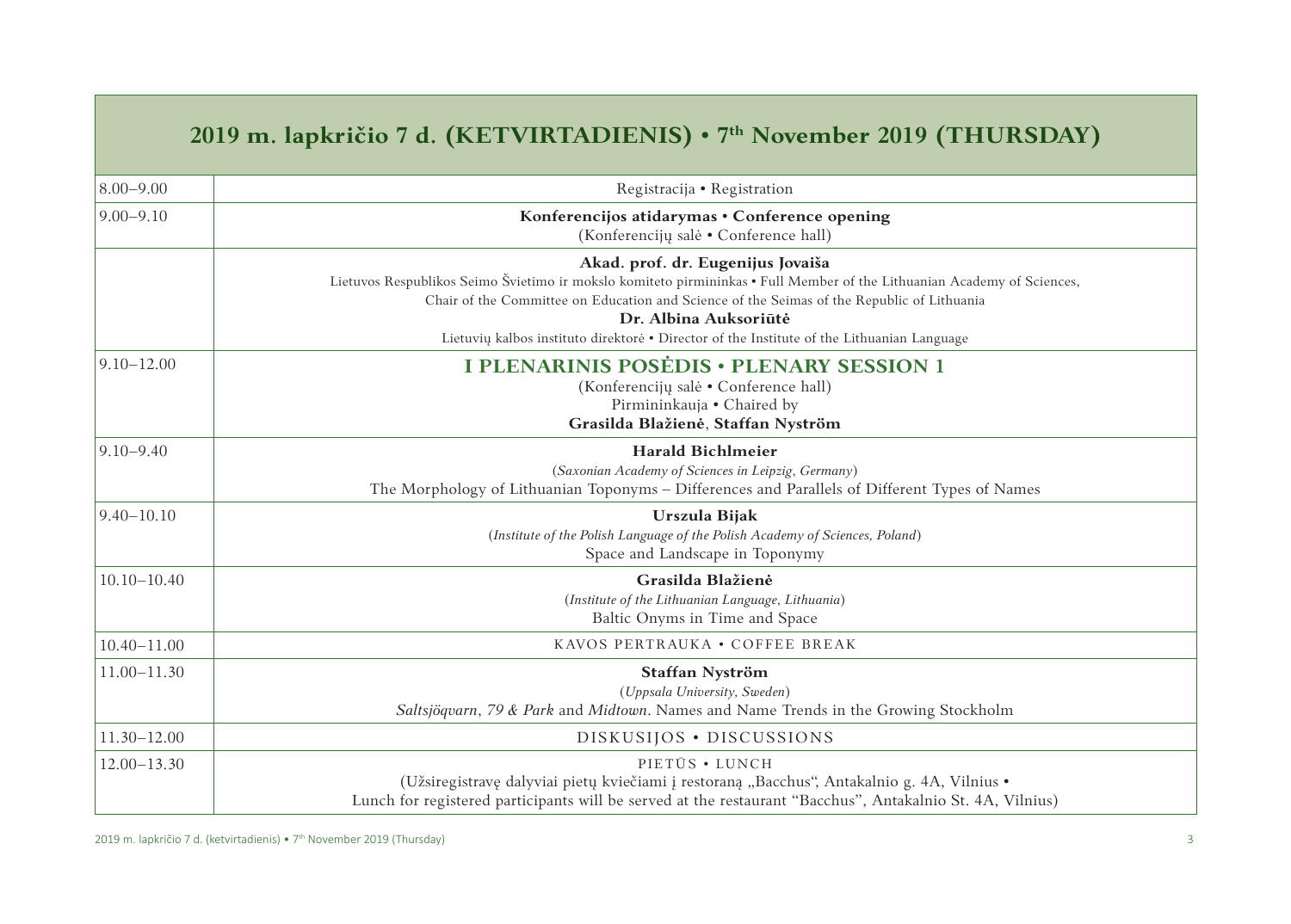| $13.30 - 15.20$ | I POSĖDIS · WORKSHOP 1<br>(Konferenciju salė • Conference hall)<br>Pirmininkauja • Chaired by<br>Olena Fomenko, Peeter Päll                                                                                                                 | II POSĖDIS · WORKSHOP 2<br>(Mažoji salė · Small hall)<br>Pirmininkauja • Chaired by<br>Daiva Sinkevičiūtė, Valéria Tóth                                                   | <b>III POSĖDIS · WORKSHOP 3</b><br>(Biblioteka • Library)<br>Pirmininkauja • Chaired by<br>Pauls Balodis, Ilja Lemeškin                                                                                        |
|-----------------|---------------------------------------------------------------------------------------------------------------------------------------------------------------------------------------------------------------------------------------------|---------------------------------------------------------------------------------------------------------------------------------------------------------------------------|----------------------------------------------------------------------------------------------------------------------------------------------------------------------------------------------------------------|
| $13.30 - 13.50$ | Joan Tort Donada<br>(University of Barcelona, Spain)<br>Toponymy, Perception and Landscape: Some<br><b>Theoretical Ouestions</b>                                                                                                            | Nataliya Levkovych, Thomas Stolz<br>(University of Bremen, Germany)<br>Spatial Relations and Proper Names                                                                 | Svitlana Amelina<br>(National University of Life and Environmental<br>Sciences of Ukraine, Ukraine)<br>Onyms in Electronic Media                                                                               |
| $13.50 - 14.10$ | <b>Christian Zschieschang</b><br>(Leibniz Institute for the History and Culture of Eastern<br>Europe (GWZO), Germany)<br>Before the Spatial Turn: The Areal Aspect in<br>1980s German Onomastics and its Application<br>in Current Research | Sanda Rapa<br>(Latvian Language Institute of the University of Latvia,<br>Latvia)<br>Metonymy as a Basis of Toponymy                                                      | Dalia Kačinaitė-Vrubliauskienė<br>(Institute of the Lithuanian Language, Lithuania)<br>The Expression of Historical, Cultural and<br>Natural Space in Oronyms                                                  |
| $14.10 - 14.30$ | Elin Pihl<br>(Institute for Language and Folklore, Sweden)<br>Language Contacts with Finns and Sami - yet<br>no Traces within the Onomasticon of Umeå?                                                                                      | Katalin Reszegi<br>(University of Debrecen, Hungary)<br>The Cognitive Map and Name Usage                                                                                  | Regina Kvašytė<br>(Latvijos universiteto Latvių kalbos institutas, Latvija /<br>Šiaulių universitetas, Lietuva)<br>Lietuvių ir latvių onomastikos terminija                                                    |
| $14.30 - 14.50$ | Nataliia Kolesnyk, Oksana Petrenko<br>(Yuriy Fedkovych Chernivtsi National University,<br>Ukraine)<br>Literary Onomastics: State of Knowledge and<br>Prospects                                                                              | Renāte Silina-Pinke<br>(Latvijas Universitātes Latviešu valodas institūts,<br>Latvija)<br>Viduslejasvācu valodas pēdas latviešu<br>īpašvārdos. Ieskats                    | Aliaksandr Adamkovich<br>(Gudų kultūros draugija Lietuvoje, Lietuva)<br>Lietuviško vardyno substratas tikrinių vardų<br>sistemoje Dysnos apskrityje                                                            |
| $14.50 - 15.10$ | David Wade<br>(Wade Research Foundation, USA)<br>Peptide VILNIUSLITHUANIA                                                                                                                                                                   | Dalia Kiseliūnaitė<br>(Lietuvių kalbos institutas, Lietuva)<br>Aleksandro Vanago vadovautos ekspedicijos<br>1960 m. Klaipėdos krašte medžiagos vertė ir<br>aktualizavimas | <b>Galyna Zymovets</b><br>(O. O. Potebnya Institute of Linguistics of National<br>Academy of Sciences of Ukraine, Ukraine)<br>Frame Semantics as an Explanatory Model for<br><b>Commercial Names Formation</b> |
| $15.10 - 15.20$ | DISKUSIJOS · DISCUSSIONS                                                                                                                                                                                                                    | DISKUSIJOS · DISCUSSIONS                                                                                                                                                  | DISKUSIJOS · DISCUSSIONS                                                                                                                                                                                       |
| $15.20 - 15.40$ | KAVOS PERTRAUKA • COFFEE BREAK                                                                                                                                                                                                              |                                                                                                                                                                           |                                                                                                                                                                                                                |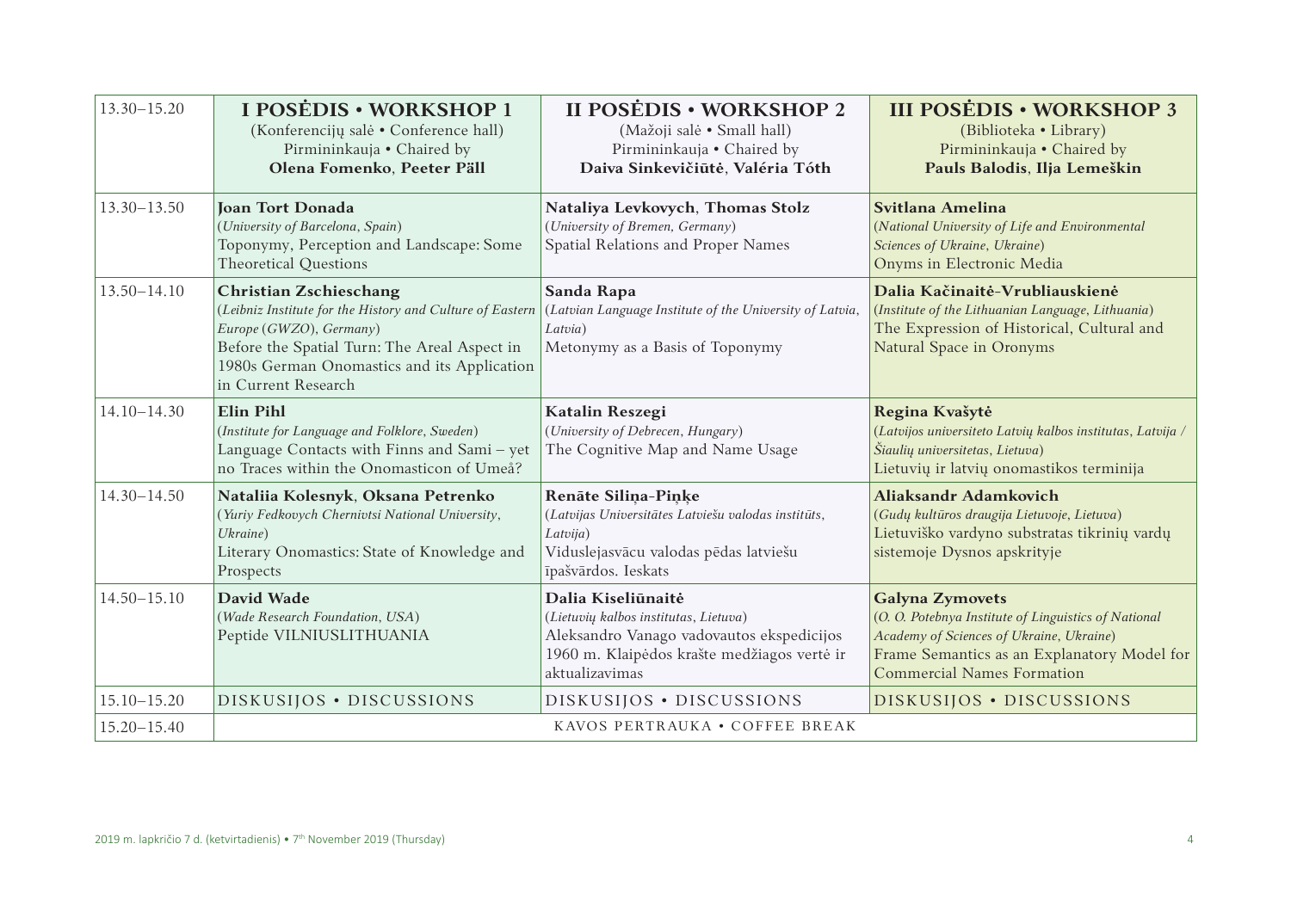| $15.40 - 17.30$ | <b>IV POSEDIS • WORKSHOP 4</b><br>(Konferenciju salė • Conference hall)<br>Pirmininkauja • Chaired by<br>Christian Zschieschang, Sanda Rapa                                                                                                      | V POSĖDIS • WORKSHOP 5<br>(Biblioteka · Library)<br>Pirmininkauja • Chaired by<br>Darius Ivoška, Jaakko Raunamaa                                                                   |  |
|-----------------|--------------------------------------------------------------------------------------------------------------------------------------------------------------------------------------------------------------------------------------------------|------------------------------------------------------------------------------------------------------------------------------------------------------------------------------------|--|
| $15.40 - 16.00$ | Václav Blažek<br>(Masaryk University, Brno, Czech Republic)<br>Volga - the First River of Europe                                                                                                                                                 | Michał Kondratiuk<br>(Lenkija)<br>Dėl baltų vietovardžių ir antroponimų slavinimo Balstogės srityje                                                                                |  |
| $16.00 - 16.20$ | Kristina Neumüller<br>(Institute for Language and Folklore, Sweden)<br>Landscape and Land Use. Natural and Cultural Spaces Reflected in<br>Settlement Names                                                                                      | Jaakko Raunamaa<br>(University of Helsinki, Finland)<br>The Distribution of Pre-Christian Finnic Personal Names in the Baltic<br>Sea Area                                          |  |
| $16.20 - 16.40$ | Aleh Kopach<br>(Belarusian State University, Belarus)<br>The "SOURCE-PATH-GOAL" Schema in Place-Names of Belarus                                                                                                                                 | Diane Allen West<br>(University of the West Indies (Mona Campus) Kingston, Jamaica)<br>Namewashing and Nameshaming: Plantation Onyms in 19th Century<br><b>BWI Slave Societies</b> |  |
| $16.40 - 17.00$ | Olena Fomenko<br>(Taras Shevchenko National University of Kyiv, Ukraine)<br>Not Sweet by Any Other Name: A Case Study of North Macedonia                                                                                                         | Irina Ganzhina<br>(Tver State University, Russia)<br>About the Derivational Possibilities of Christian Personal Names in<br>the Russian Language of the Pre-national Period        |  |
| 17.00-17.20     | Jūratė Sofija Laučiūtė<br>(Lietuva)<br>Vietovardžiai – kūlgrinda į praeitį                                                                                                                                                                       | Ilga Jansone<br>(Latvijas Universitātes Latviešu valodas institūts, Latvija)<br>Populārākie latviešu uzvārdi mūsdienās                                                             |  |
| $17.20 - 17.30$ | DISKUSIJOS · DISCUSSIONS                                                                                                                                                                                                                         | DISKUSIJOS · DISCUSSIONS                                                                                                                                                           |  |
| $17.30 - 18.30$ | Ekskursija po Kalbos muziejų Lietuvių kalbos institute (norintys dalyvauti renkasi prie Konferencijų salės) ·<br>Guided tour around the Language Museum at the Institute of the Lithuanian Language (participants gather at the Conference hall) |                                                                                                                                                                                    |  |
| 18.30           | Vakaronė užsiregistravusiems konferencijos dalyviams ir svečiams • Opening dinner for registered participants and guests<br>(Konferencijos salės fojė • Conference hall lobby)                                                                   |                                                                                                                                                                                    |  |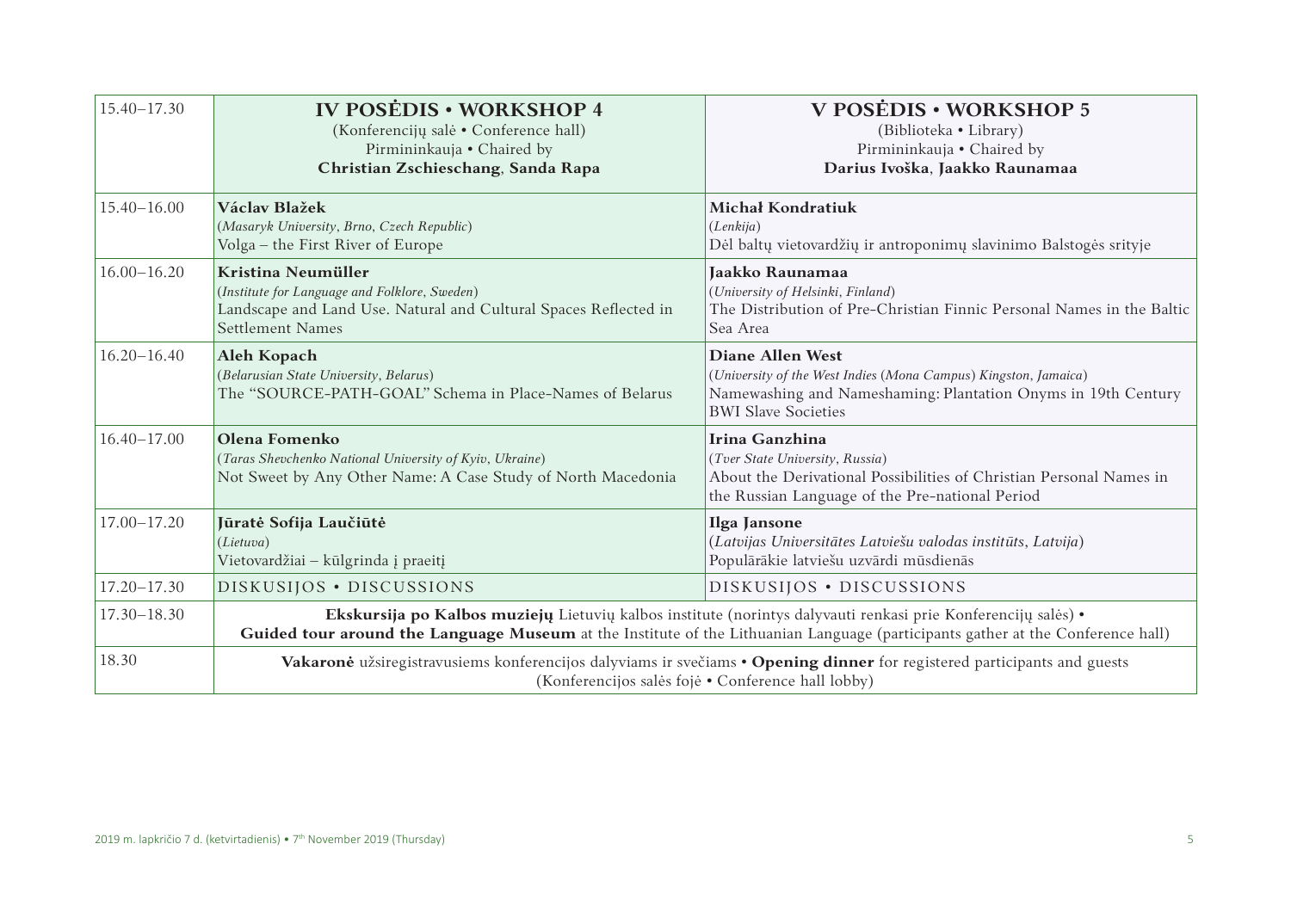|                 | 2019 m. lapkričio 8 d. (PENKTADIENIS) • 8 <sup>th</sup> November 2019 (FRIDAY)                                                                                                                                             |
|-----------------|----------------------------------------------------------------------------------------------------------------------------------------------------------------------------------------------------------------------------|
| $9.00 - 11.40$  | <b>II PLENARINIS POSĖDIS · PLENARY SESSION 2</b><br>(Konferenciju salė • Conference hall)<br>Pirmininkauja • Chaired by<br>Urszula Bijak, Harald Bichlmeier                                                                |
| $9.00 - 9.30$   | Valéria Tóth<br>(University of Debrecen, Hungary)<br>Meeting of Languages and Cultures in the Light of Toponymic Systems                                                                                                   |
| $9.30 - 10.00$  | Peeter Päll<br>(Institute of the Estonian Language, Estonia)<br>Origins of Estonian Place Names                                                                                                                            |
| $10.00 - 10.20$ | KAVOS PERTRAUKA • COFFEE BREAK                                                                                                                                                                                             |
| $10.20 - 10.50$ | <b>Christiane Schiller</b><br>(Berlyno Humboldtų universitetas, Vokietija)<br>Kartografinių metodų potencialas onomastiniams tyrimams                                                                                      |
| $10.50 - 11.20$ | Laimute Balode<br>(University of Helsinki, Finland / Latvian Language Institute of the University of Latvia, Latvia)<br>100 Most Popular First Names in Latvia                                                             |
| $11.20 - 11.40$ | DISKUSIJOS · DISCUSSIONS                                                                                                                                                                                                   |
| $11.40 - 13.30$ | PIETUS • LUNCH<br>(Užsiregistravę dalyviai pietų kviečiami į restoraną "Bacchus", Antakalnio g. 4A, Vilnius •<br>Lunch for registered participants will be served at the restaurant "Bacchus", Antakalnio St. 4A, Vilnius) |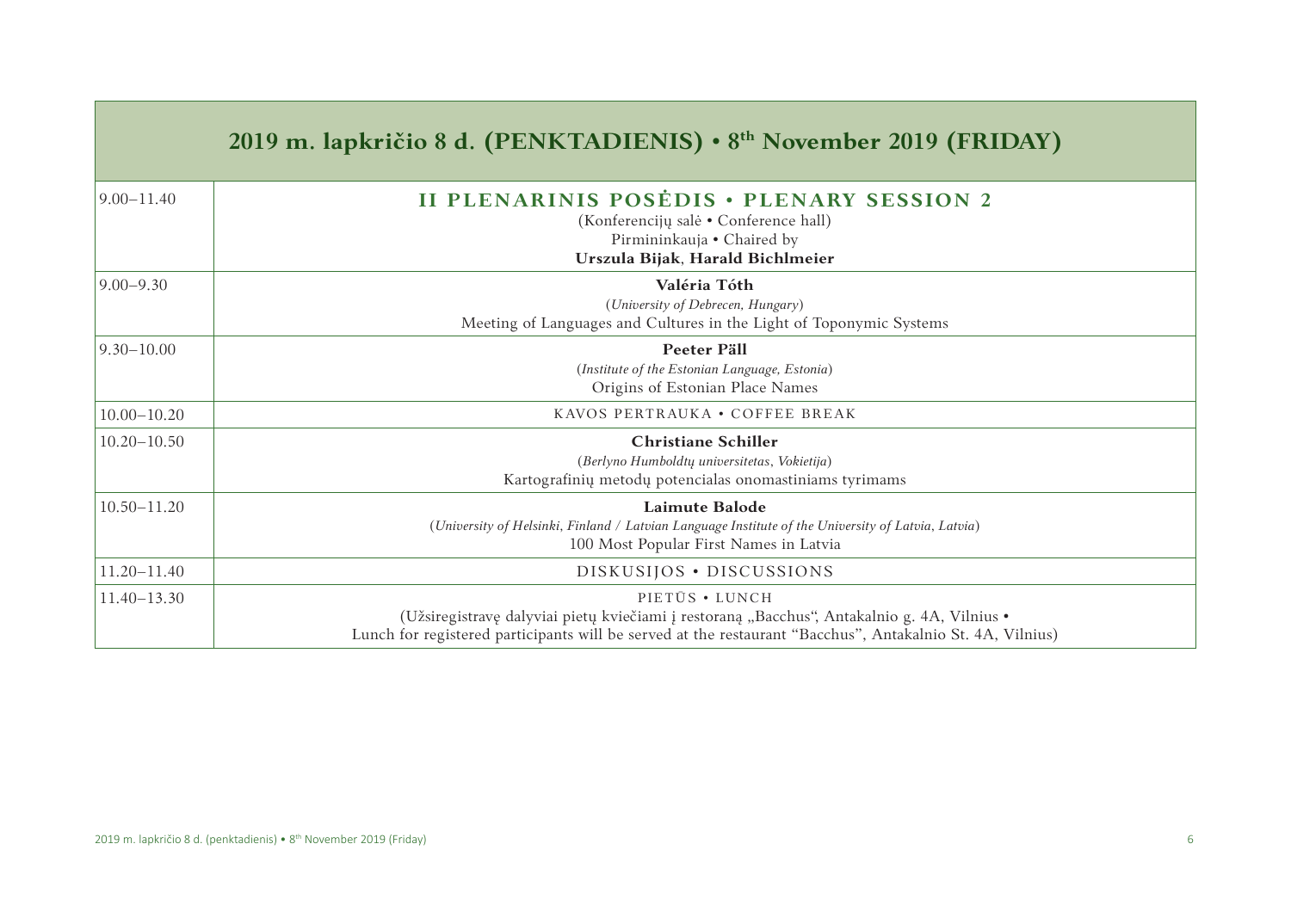| $13.30 - 15.20$ | VI POSĖDIS • WORKSHOP 6<br>(Konferencijų salė • Conference hall)<br>Pirmininkauja • Chaired by<br>Laimute Balode, Bonifacas Stundžia               | VII POSĖDIS • WORKSHOP 7<br>(Mažoji salė • Small hall)<br>Pirmininkauja • Chaired by<br>Alma Ragauskaitė, Dalia Sviderskienė                                                      | <b>VIII POSĖDIS • WORKSHOP 8</b><br>(Biblioteka • Library)<br>Pirmininkauja • Chaired by<br>Jūratė Sofija Laučiūtė,<br>Ankica Čilaš Šimpraga               |
|-----------------|----------------------------------------------------------------------------------------------------------------------------------------------------|-----------------------------------------------------------------------------------------------------------------------------------------------------------------------------------|------------------------------------------------------------------------------------------------------------------------------------------------------------|
| $13.30 - 13.50$ | <b>Bonifacas Stundžia</b><br>(Vilniaus universitetas, Lietuva)<br>Kolektyvo kategorijos renesansas lietuvių<br>asmenvardžių sistemoje              | Ilja Lemeškin<br>(Lietuvių kalbos institutas, Lietuva / Prahos Karolio<br>universitetas, Čekija)<br>Seniausias baltų tekstas ir jo antroponimai                                   | <b>Artur Gałkowski</b><br>(University of Łódź, Poland)<br>Female References and Representations in<br>Urbanonymes of Some Polish and Italian Cities        |
| $13.50 - 14.10$ | <b>Laimutis Bilkis</b><br>(Lietuvių kalbos institutas, Lietuva)<br>Dėl naujų bendrinės leksikos duomenų<br>Lietuvos vietovardžių žodyne            | <b>Arthur Tegelaar</b><br>(Netherlands)<br>The Use of Geographical Names in the<br>Croniken vander Duytscher Oirden                                                               | <b>Ivan Roksandic</b><br>(University of Winnipeg, Canada)<br>Apocalyptic Visions in Popular Culture: Occult<br>and Transgression in Heavy Metal Band Names |
| $14.10 - 14.30$ | Saule Imanberdiyeva, Zhanat Seytova<br>(S. Seifullin Kazakh AgroTechnical University,<br>Kazakhstan)<br>Biotoponyms on the Territory of Kazakhstan | Darius Ivoška<br>(Institute of the Lithuanian Language, Lithuania)<br>Historical Lithuanian Personal Names in the<br>"Marienburg Treasurer's Book 1399-1409"                      | Ilona Mickienė, Rita Baranauskienė<br>(Vilniaus universitetas, Lietuva)<br>Mokinių ir mokytojų pravardės: pravardžiuotojų<br>konceptualizavimas            |
| $14.30 - 14.50$ | Anta Trumpa<br>(Latvijos universiteto Latvių kalbos institutas, Latvija)<br>Siens 'šienas' Latvijos vietovardžiuose                                | Dubravka Ivšić Majić, Ankica Čilaš<br>Šimpraga<br>(Institute of Croatian Language and Linguistics,<br>Croatia)<br>Female first Names in Croatia in the Middle<br>Ages             | Dzintra Šulce<br>(Liepājas Universitāte, Latvija)<br>Ipašvārdu atveides problēmgadījumi<br>zinātniskajos tekstos                                           |
| $14.50 - 15.10$ | Pavel Skorupa<br>(Institute of the Lithuanian Language, Lithuania)<br>Oppositions in Vilnius County Toponyms                                       | Alma Ragauskaitė<br>(Lietuvių kalbos institutas, Lietuva)<br>Lietuviškos kilmės asmenvardžiai seniausioje<br>Lietuvoje 1599-1621 m. Joniškio parapijos<br>krikšto metrikų knygoje | Nijolė Birgelienė<br>(Varšuvos universitetas, Lenkija)<br>Naujagimių vardai Punsko valsčiuje (Lenkijoje)<br>1997-2017 m.                                   |
| $15.10 - 15.20$ | DISKUSIJOS · DISCUSSIONS                                                                                                                           | DISKUSIJOS · DISCUSSIONS                                                                                                                                                          | DISKUSIJOS · DISCUSSIONS                                                                                                                                   |
| $15.20 - 15.40$ | KAVOS PERTRAUKA • COFFEE BREAK                                                                                                                     |                                                                                                                                                                                   |                                                                                                                                                            |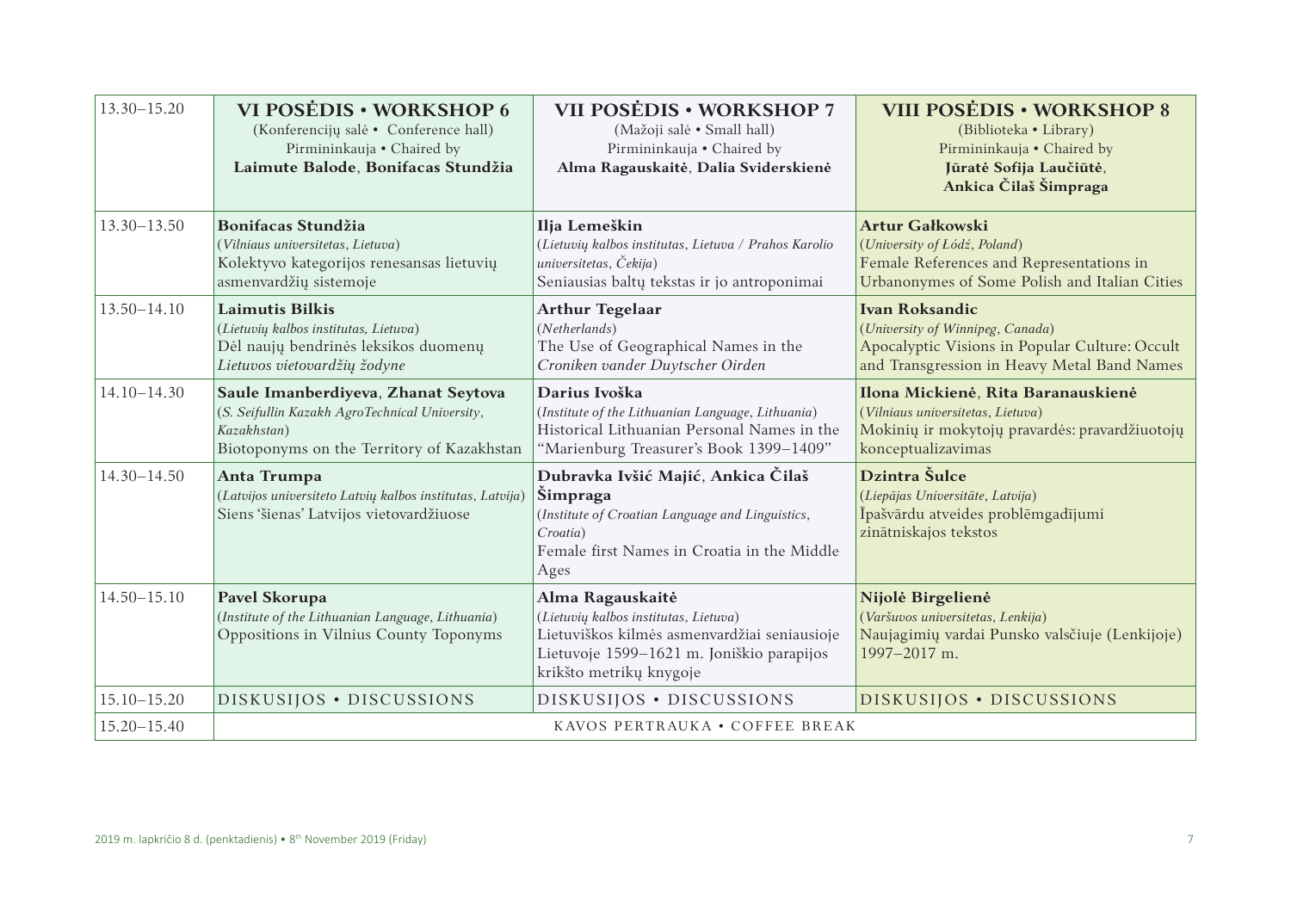| $15.40 - 17.30$ | IX POSEDIS • WORKSHOP 9<br>(Konferenciju salė • Conference hall)<br>Pirmininkauja • Chaired by<br>Christiane Schiller, Anta Trumpa                    | X POSÉDIS • WORKSHOP 10<br>(Mažoji salė • Small hall)<br>Pirmininkauja · Chaired by<br>Regina Kvašytė, Dubravka Ivšić Majić                                                | XI POSĖDIS • WORKSHOP 11<br>(Biblioteka • Library)<br>Pirmininkauja • Chaired by<br>Laimutis Bilkis,<br>Dalia Kačinaitė-Vrubliauskienė                       |
|-----------------|-------------------------------------------------------------------------------------------------------------------------------------------------------|----------------------------------------------------------------------------------------------------------------------------------------------------------------------------|--------------------------------------------------------------------------------------------------------------------------------------------------------------|
| $15.40 - 16.00$ | Kazimieras Garšva<br>(Lietuvių kalbos institutas, Lietuva)<br>Rytų Lietuvos oikonimai: kilmė, sandara,<br>raida                                       | Daiva Sinkevičiūtė<br>(Vilniaus universitetas, Lietuva)<br>Pokyčiai XX-XXI a. Lietuvos vardyne:<br>skolintų vardų su baigmeniu -ij- atvejis                                | Rūta Kazlauskaitė, Agnė Klybaitė<br>(Šiaulių universitetas, Lietuva)<br>Tarmės fonetika Pakruojo rajono gyvenamųjų<br>vietų registruose                      |
| $16.00 - 16.20$ | <b>Sergey Goryaev</b><br>(Ural Federal University, Russia / Missionary<br>Institute, Ekaterinburg, Russia)<br>"Baltic" Streets on Russian Cities Maps | Justyna Walkowiak<br>(Adam Mickiewicz University in Poznań, Poland)<br>Adjectival vs. Nominal: Surnames with<br>Ambiguous Declension Paradigm in the<br>Polish Onomasticon | Gintaras Valiuškevičius<br>(Vilniaus universitetas, Lietuva)<br>Bevardžių vandens objektų problema oficialiose<br>LR duomenų bazėse                          |
| $16.20 - 16.40$ | Dalia Sviderskienė<br>(Lietuvių kalbos institutas, Lietuva)<br>Erdvėlaikio turinys ir formos regiono<br>helonimijoje                                  | Daiga Straupeniece<br>(Liepājas Universitātes Kurzemes Humanitārais<br>institūts, Latvija)<br>Personvārdi Būtiņģes un Sventājas latviešu<br>dzimtās 20.-21. gadsimtā       | <b>Donatas Gudelis</b><br>(VĮ GIS-Centras / Vilniaus universitetas, Lietuva)<br>Toponimai Lietuvoje: jungtinis duomenų<br>rinkinys bei jo analizės galimybės |
| $16.40 - 17.00$ | Nijolė Taluntytė<br>(Vytauto Didžiojo universitetas, Lietuva)<br>XVIII a. Kauno dekanato apeliatyvinės<br>kilmės oikonimai                            | <b>Pauls Balodis</b><br>(Latvian Language Institute of the University of Latvia,<br>Latvia)<br>On Rare Surnames of Latvian Origin                                          | Valentinas Juškevičius<br>(Vilniaus kolegija, Lietuva)<br>Karaliaučiaus istorinių vietovardžių duomenų<br>rinkinys ir naujos onomastikos tyrimų galimybės    |
| $17.00 - 17.20$ | Renata Endzelytė<br>(Vytauto Didžiojo universitetas, Lietuva)<br>Kas yra aplink mus? Šiaurės Vidurio Lietuvos<br>žemėvardžiai                         | DISKUSIJOS · DISCUSSIONS                                                                                                                                                   | DISKUSIJOS · DISCUSSIONS                                                                                                                                     |
| $17.20 - 17.30$ | DISKUSIJOS · DISCUSSIONS                                                                                                                              |                                                                                                                                                                            |                                                                                                                                                              |
| $17.30 - 17.50$ | BAIGIAMOSIOS DISKUSIJOS · FINAL DISCUSSIONS<br>(Konferenciju salė • Conference hall)                                                                  |                                                                                                                                                                            |                                                                                                                                                              |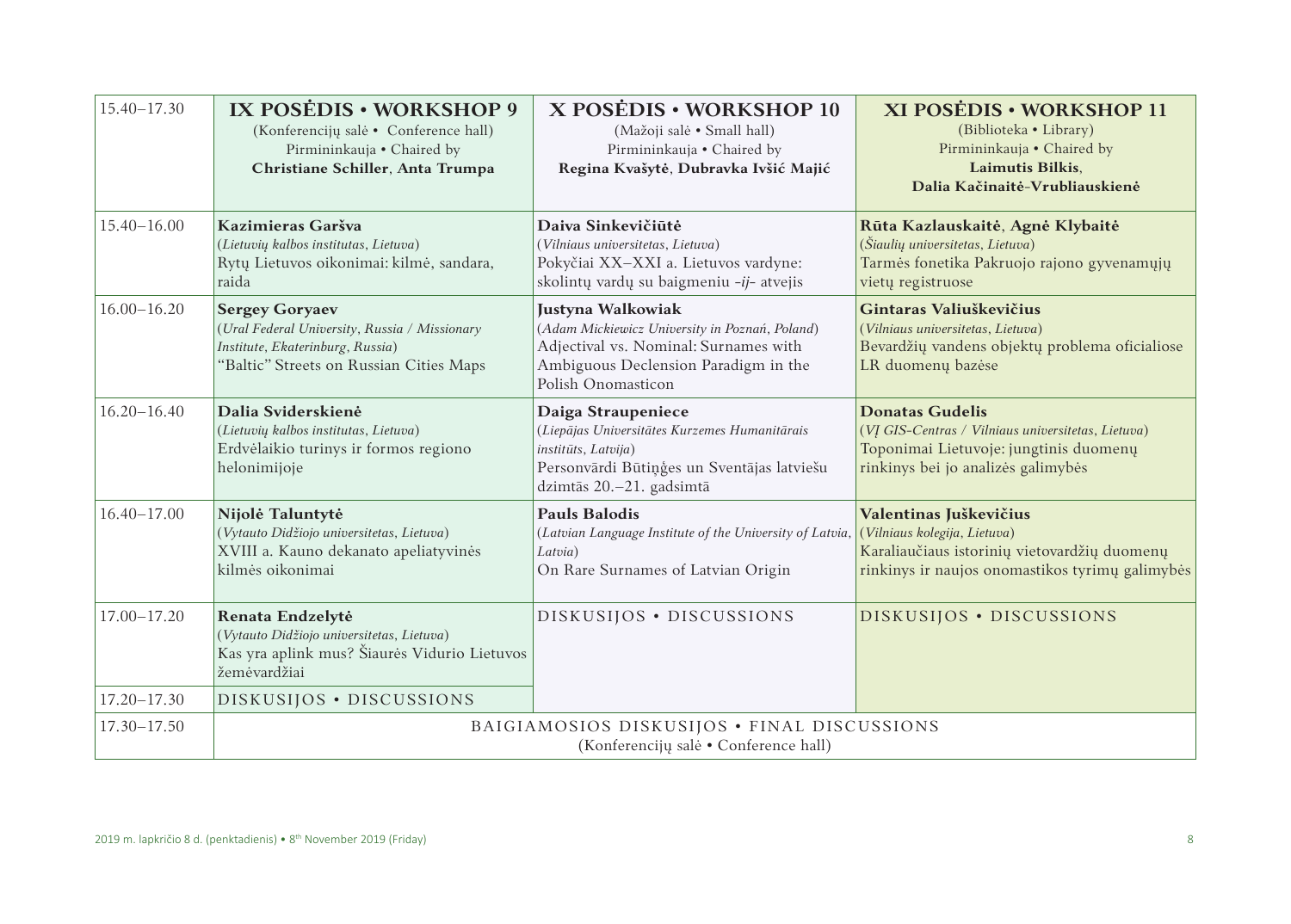### **2019 m. lapkričio 9 d. (ŠEŠTADIENIS) • 9th November 2019 (SATURDAY)**

10.00–12.00 **Ekskursija po Vilniaus senamiestį • Excursion around Vilnius Old Town**

Ekskursijos dalyviai renkasi prie Vilniaus katedros varpinės, Katedros a. 2 Participants of the tour gather at the Bell Tower of Vilnius Cathedral, Katedros Sq. 2